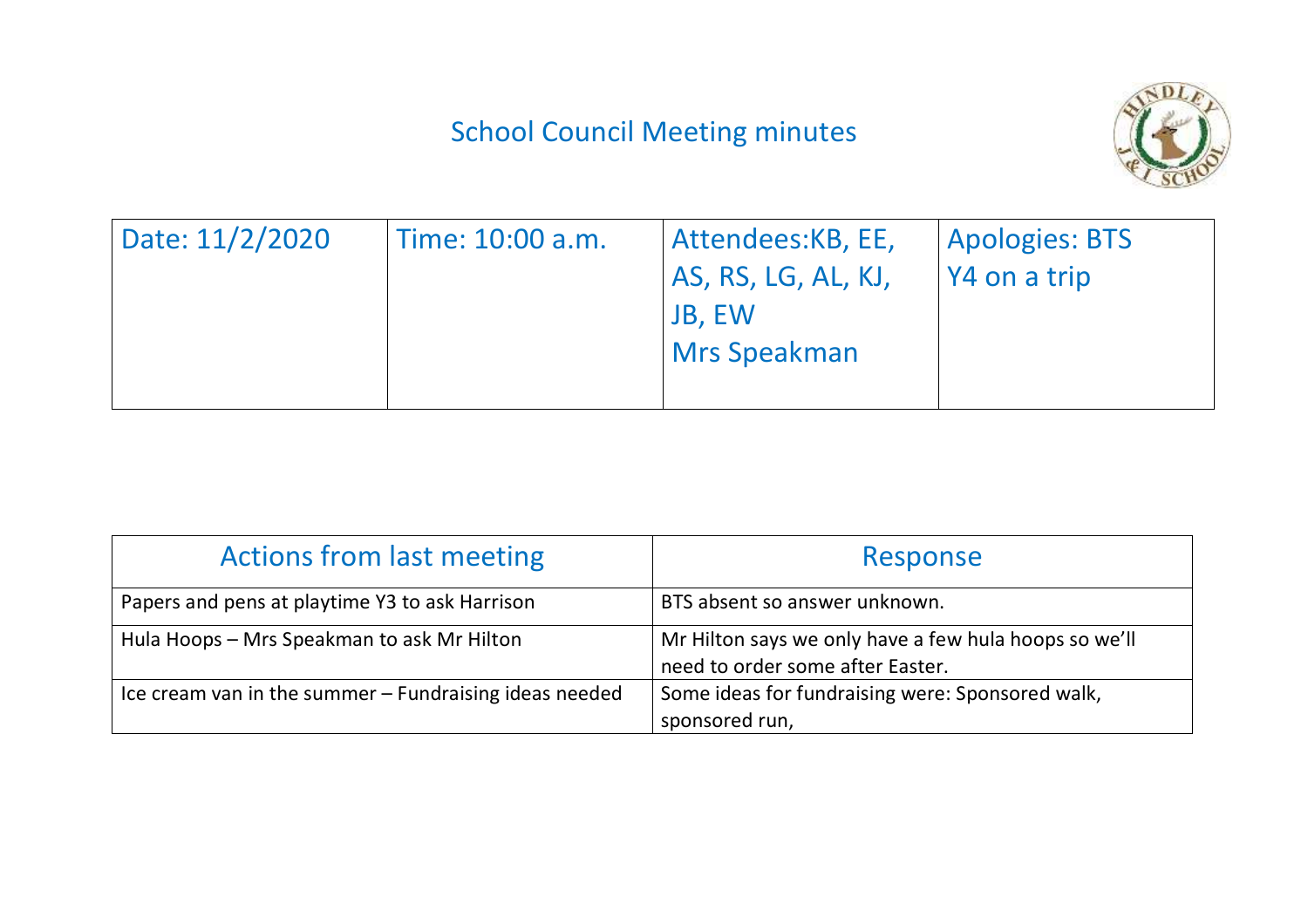| Smaller playground for KS1 - Y5 to ask Mr Wallace   | Y5 asked Mr Wallace and it is something that he is<br>considering depending on how much money we have in<br>our budget. |  |
|-----------------------------------------------------|-------------------------------------------------------------------------------------------------------------------------|--|
| Worry Room - Bowen to ask Mr Wallace                | BTS was absent - Put on next meeting                                                                                    |  |
| Leavers' Hoodies - Mrs Speakman and Y6 to meet      | This will be arranged after SATs.                                                                                       |  |
| Class Rota for new equipment - Y4 to ask Mr Wallace | Y4 were on a trip $-$ Put on next meeting                                                                               |  |
| <b>Suggestions</b>                                  | <b>Actions</b>                                                                                                          |  |
| No new suggestions in the box                       | Ask BTS about the worry room                                                                                            |  |
|                                                     | Ask Y4 Class Rota for new equipment                                                                                     |  |
|                                                     |                                                                                                                         |  |

## • Any other business:

Launch competition for reducing energy costs in school:- Mrs Speakman informed the meeting that energy costs were going up again for electricity and gas, so it will cost more money to heat and light our school as well as our own homes. Mrs Speakman asked whether we could have a colouring competition to make little signs to put on all the light switches in school and to remind our classes and staff members that we need to be conserving energy wherever possible.